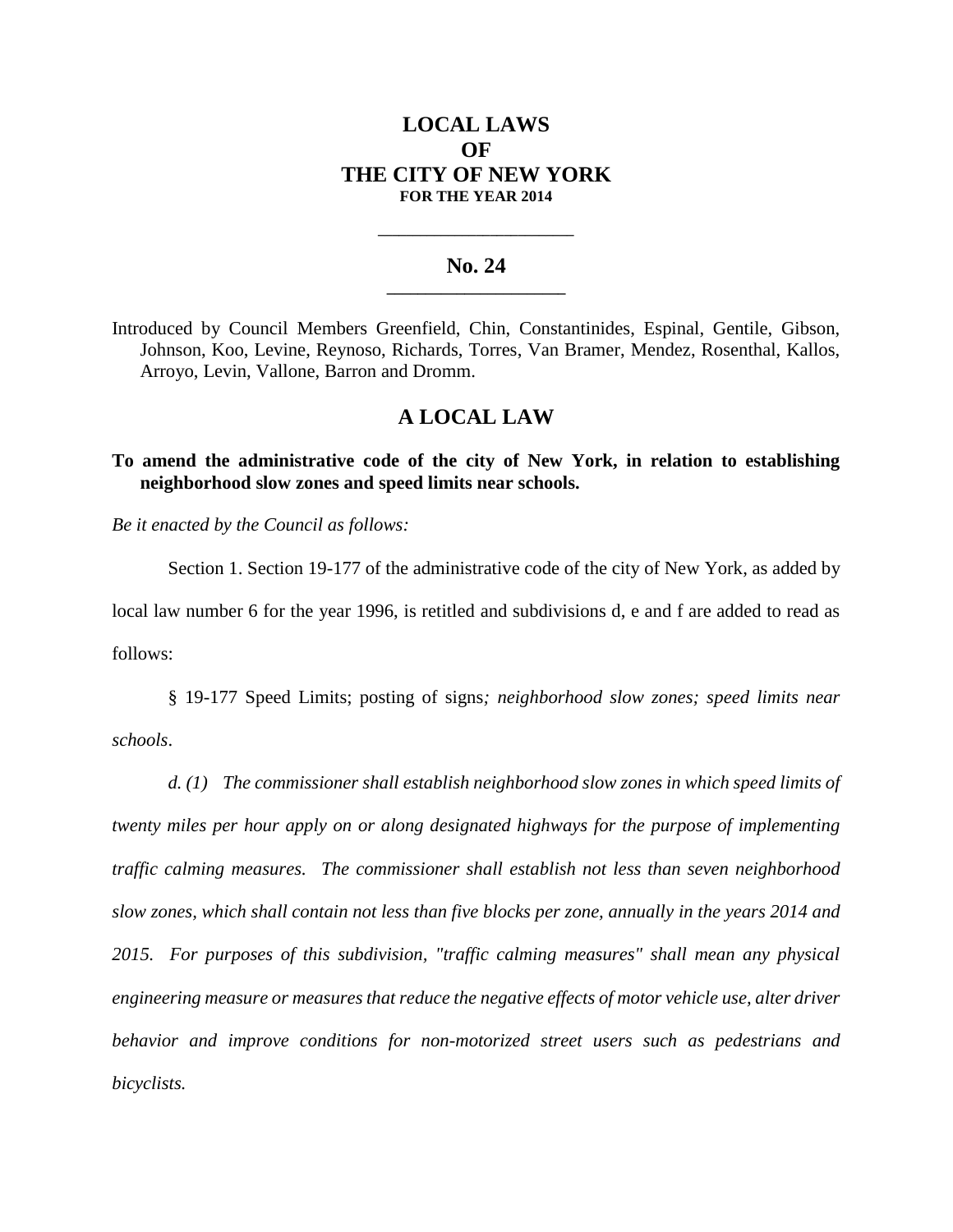*(2) Upon the establishment of neighborhood slow zones pursuant to paragraph 1 of this subdivision, commencing on or before February 1, 2015, and annually thereafter, the commissioner shall provide to the mayor and speaker of the council, and shall post on the department's website, a report listing the location of all neighborhood slow zones. This report shall include, but not be limited to, a review of whether such zones have minimized the risk of traffic crashes, critical injuries or death, and a determination of whether the department shall continue to establish seven neighborhood slow zones annually.*

*e. (1) Except as provided in paragraph two of this subdivision, the commissioner shall establish speed limits of not less than fifteen nor more than twenty miles per hour at fifty school locations annually, for a distance not to exceed one thousand three hundred twenty feet, on highways passing any school building, entrance or exit of a school abutting on the highway. For purposes of this subdivision, the term "school" shall have the same meaning as in section 19-189 of this title.*

*(2) Should the commissioner determine that such speed limits will be established at fewer than fifty school locations within a year, the commissioner shall inform the mayor and the speaker of the council in writing of such determination and the reason therefore.*

*(3) After evaluating every school in the city for the establishment of such speed limits, the commissioner may determine not to establish any further such speed limits and shall inform the mayor and the speaker of the council in writing and shall continue to evaluate the need to establish such speed limits after such notice is given.*

*f. Commencing on or before February 1, 2015, and annually thereafter, the commissioner shall provide to the mayor and speaker of the council, and shall post on the department's website, a list of all locations established pursuant to subdivision e of this section.*